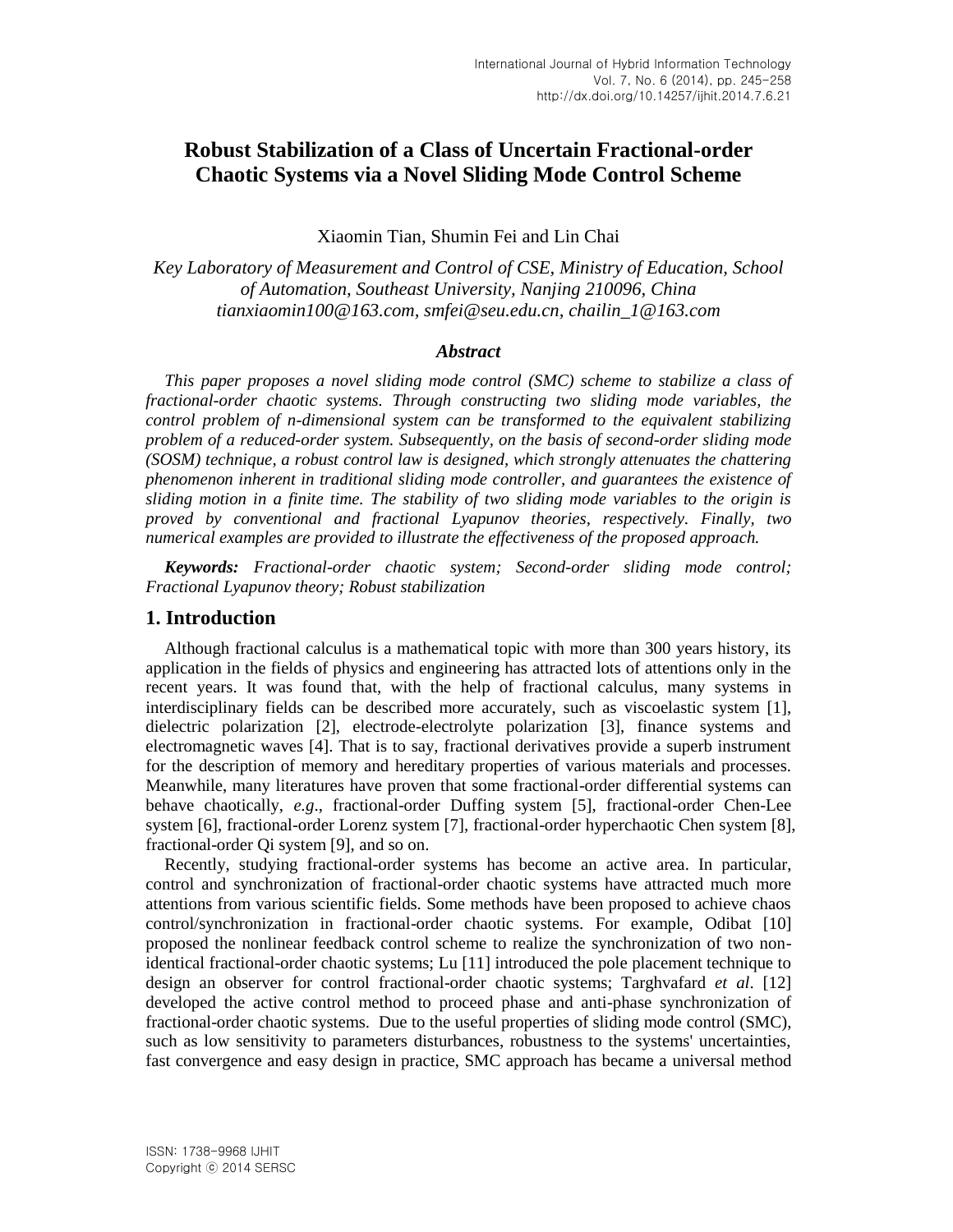to realize the control/synchronization of fractional-order chaotic systems in the past decades [13-17].

However, the traditional SMC is of the first order, and there exists an inevitable drawback in applying such SMC, that is the so-called chattering phenomenon cannot be avoided. In order to improve the control accuracy and avoid, or at least strongly attenuate the undesired chattering effect, the second-order sliding mode (SOSM) method is proposed. The SOSM control approach was developed starting from the mid eighties, and its main aim is enhancing the control precision and eliminating the chattering phenomenon by removing the control discontinuity. To the best of our knowledge, so far, there are few works available in stabilizing/synchronizing fractional-order chaotic systems by SOSM control approach.

Take the above discussions into account, this article considers the roust stabilization problem of a class of fractional-order chaotic systems in the presence of model uncertainties and external disturbances. The main contribution of this article is that using the novel SMC approach, the control task of n-dimensional system is transformed to the equivalent problem of stabilizing a reduced-order system. In other words, under the effect of the proposed method, if the reduced-order system is stable, then the n-dimensional system also is stable, so we only need to ensure the asymptotic stability of the reduced-order system. We use the traditional and fractional Lyapunov functions to demonstrate that the reaching phases of two sliding surfaces are stable. Besides, on the basis of SOSM control theory, a robust control law is designed, which can strongly attenuates the chattering phenomenon inherent in conventional sliding mode controller.

The structure of this paper is organized as follows. In Section 2, relevant definitions and lemmas are presented. Section 3 gives the main results. In Section 4, two simulation examples are provided to verify the effectiveness of the proposed method. Conclusions are drawn in Section 5.

## **2. Preliminaries**

The Riemann-Liouville and Caputo definitions are the frequently used definitions of fractional calculus.

**Definition 1** *The a order Riemann-Liouville fractional integration is given by* 

$$
t_0 I_t^{\alpha} = \frac{1}{\Gamma(\alpha)} \int_{t_0}^t \frac{f(\tau)}{(t-\tau)^{1-\alpha}} d\tau
$$
 (1)

 $where \Gamma(\alpha)$  *is the Gamma function, determined by* 

$$
\Gamma(\alpha) = \int_0^\infty e^{-t} t^{\alpha - 1} dt \tag{2}
$$

**Definition** 2 *For*  $n-1 < \alpha \leq n$ ,  $n \in R$ , the  $\alpha$  order Riemann-Liouville fractional *derivative is defined as*

$$
{}_{t_0}D_t^{\alpha} f(t) = \frac{d^{\alpha} f(t)}{dt^{\alpha}} = \frac{1}{\Gamma(n-\alpha)} \frac{d^n}{dt^n} \int_{t_0}^t \frac{f(\tau)}{(t-\tau)^{\alpha-n+1}} d\tau = \frac{d^n}{dt^n} I^{n-\alpha} f(t)
$$
 (3)

**Definition 3** *The a order Caputo fractional derivative is written as* 

$$
L_{t_0} D_t^{\alpha} f(t) = \begin{cases} \frac{1}{\Gamma(m-\alpha)} \int_{t_0}^t \frac{f^{(m)}(\tau)}{(t-\tau)^{\alpha-m+1}} d\tau, & m-1 < \alpha < m \\ \frac{d^m}{dt^m} f(t), & \alpha = m \end{cases}
$$
(4)

where m is the smallest integer number, larger than  $\alpha$ .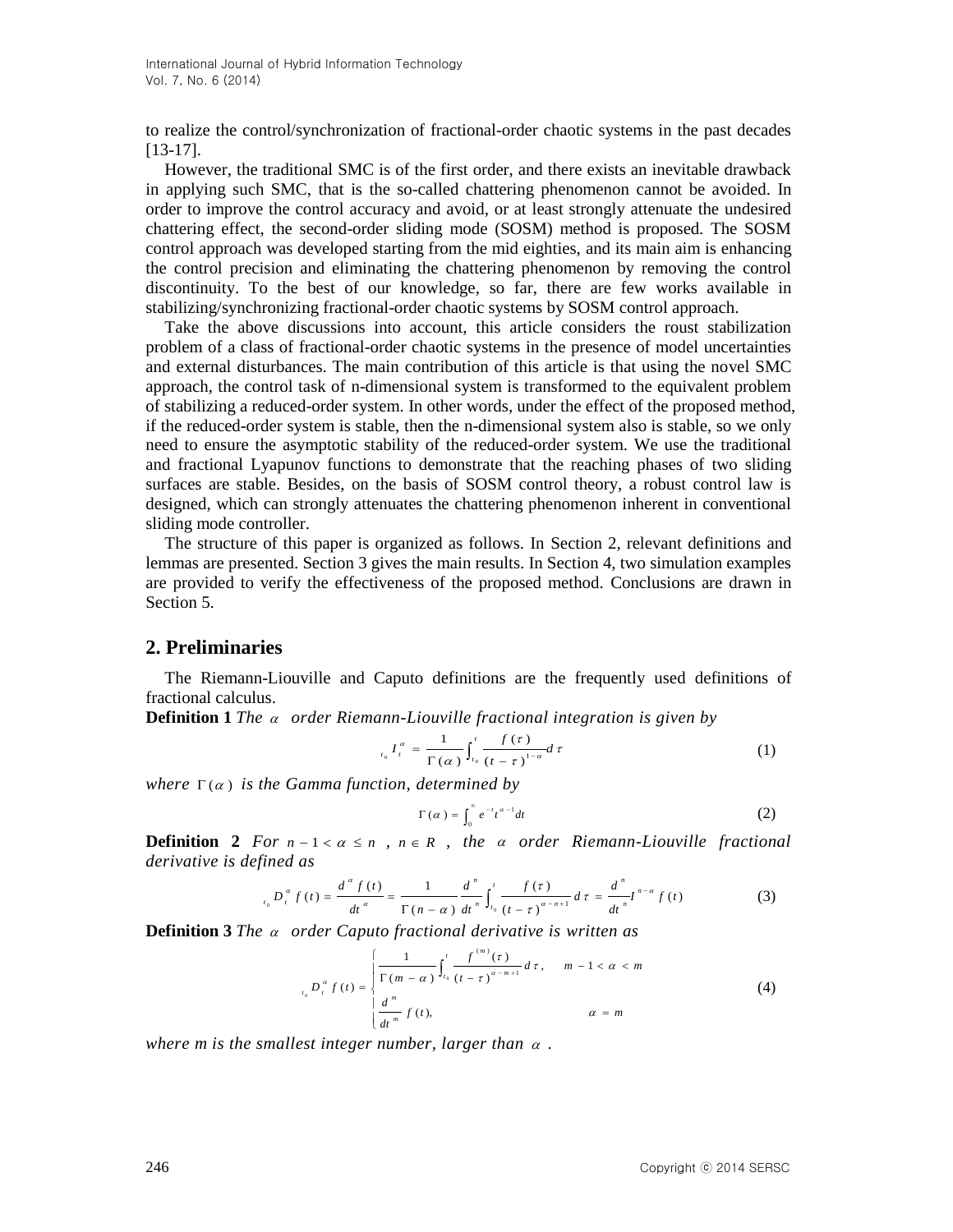**Lemma 1** (see [18]) Consider a system  $D^{\alpha} x(t) = Ax(t)$ , the system is asymptotically *stable if and only if*  $|\arg(\text{ spec } (A))| > \alpha \pi /2$ , *in this case, each state of system converge to zero like*  $t^{-\alpha}$ .

**Lemma 2** *(see [19]) Consider the system*

$$
\dot{x}(t) = f(x(t)), \qquad f(0) = 0, \ x(t) \in R^n \tag{5}
$$

*where*  $f : D \to R^n$  *is continuous on an open neighborhood*  $D \subset R^n$ . Suppose there exists *a* continuous differential positive definite function  $V(x(t)) : D \to R$ , real numbers  $p > 0$ ,  $0 < \eta < 1$ , such that

$$
\dot{V}(x(t)) + pV^{\eta}(x(t)) \leq 0, \quad \forall x(t) \in D
$$

*Then the origin of system (5) is a locally finite time stable equilibrium, and the settling time, depending on the initial state*  $x(0) = x_0$ *, satisfies*  $T(x_0) = V^{1-\eta}(x_0)/p(1-\eta)$ *. In addition, if*  $D = R<sup>n</sup>$  and  $V(x(t))$  is also radially unbounded, then the origin is a globally finite time *stable equilibrium of system (5).*

**Lemma 3** (see [20]) If  $\alpha < 2$ ,  $\beta$  is an arbitrary real number,  $\mu$  is such that  $\alpha \pi /2 < \mu < \min\{\pi, \alpha \pi\}$ , and *K* is a real positive constant, then

$$
|E_{\alpha,\beta}(z)| \le \frac{K}{1+|z|}, \quad (\mu \le |\arg(|z)| \le \pi), \quad |z| > 0
$$

**Lemma 4** *(see [20]) Consider a two-parameters Mittag-Leffler function, the Laplace transform satisfying*

$$
\mathcal{L}\left\{t^{\beta-1}E_{\alpha,\beta}(-\lambda t^{\alpha})\right\} = \frac{s^{\alpha-\beta}}{s^{\alpha}+\lambda}, \ \ (R(s) > |\lambda|^{1/\alpha})
$$

where *t* and *s* are the variables in time domain and Laplace domain, respectively,  $L\{\cdot\}$ *stands for the Laplace transform.*

## **3. Main Results**

### **3.1. Design of Chattering-free SOSM Controller for Uncertain Fractional-order Chain of Integrator**

Consider the following n-dimensional uncertain fractional-order chain of integrator

$$
D^{a} x_{1} = x_{2}
$$
  
\n
$$
D^{a} x_{2} = x_{3}
$$
  
\n
$$
\vdots
$$
  
\n
$$
D^{a} x_{n} = f(x) + \Delta f(x) + d(t) + u(t)
$$
\n(6)

where  $\alpha \in (0,1)$  is the fractional order of the system,  $x(t) = [x_1, x_2, ..., x_n]^T$  $x(t) = [x_1, x_2, ..., x_n]^T$  is the state vector,  $f(x) : R^n \to R$  is a given nonlinear function of x,  $\Delta f(x)$  and  $d(t)$  represent model uncertainty and external disturbance, respectively,  $u(t)$  is the single control input to be designed later.

**Assumption 1.** *The uncertainty term*  $\Delta f(x)$  *and external disturbance d*(*t*) *are derivable,* the bounds of their derivatives is a known positive constant  $\delta$ :

$$
\left|\frac{d}{dt}(\Delta f(x) + d(t))\right| \leq \delta
$$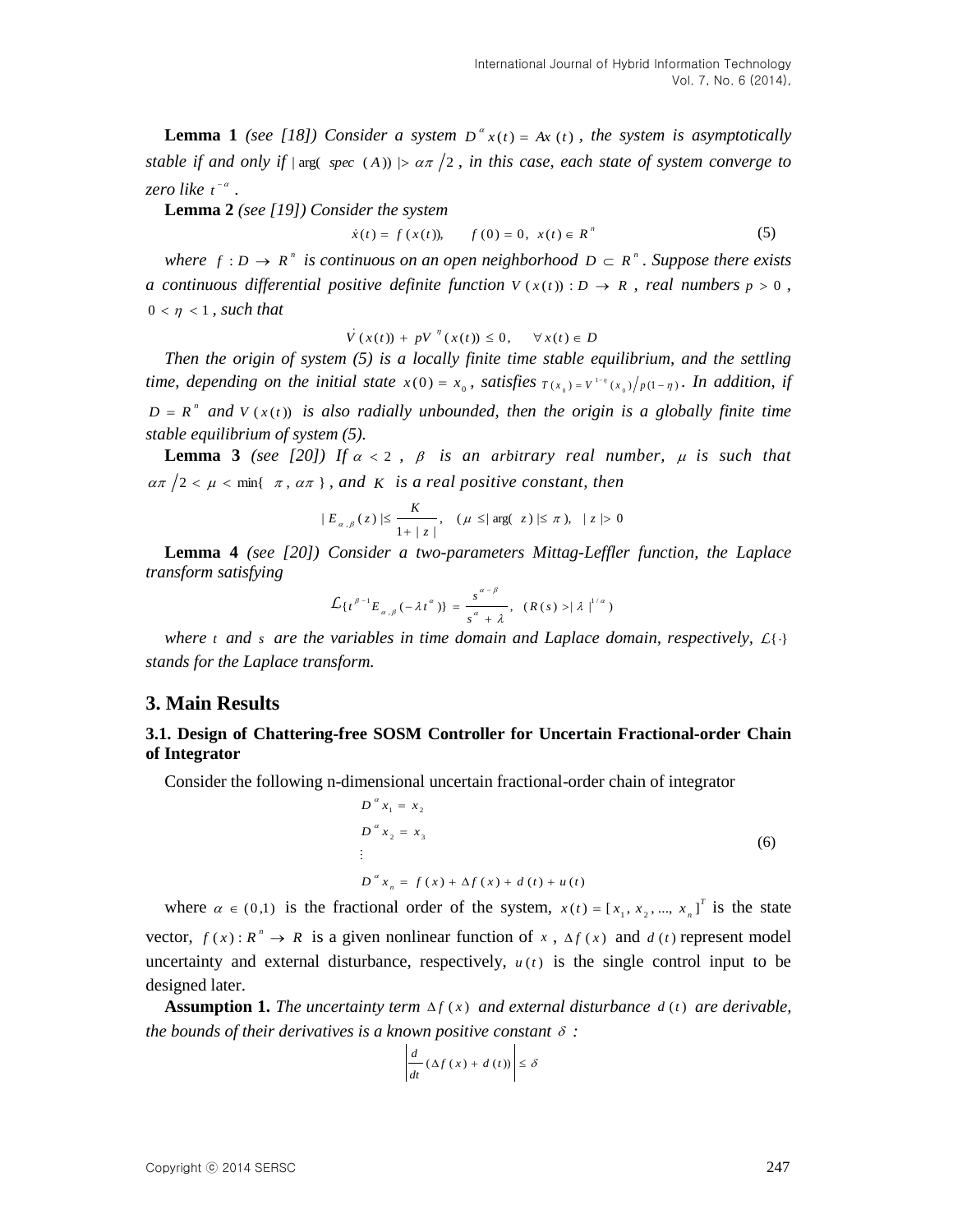International Journal of Hybrid Information Technology Vol. 7, No. 6 (2014)

**Remark 1.** In order to design a chattering-free SOSM controller, the smoothness hypotheses of the uncertainty term and external disturbance are required as in Assumption 1, which is not necessary with the first-order SMC approach. Therefore, this can be seen as a standard assumption in applying SOSM technique.

Our control task is to design a chattering-free SOSM controller for stabilization of the fractional-order system (6) around zero asymptotically.

In this section, we firstly establish a simple linear sliding mode surface to convert the control problem of the n-dimensional system to the equivalent stabilization problem of a reduced-order system, given by

$$
\psi = x_n + \sum_{i=1}^{n-1} c_i x_i \tag{7}
$$

where  $c_i$ ,  $(i = 1, 2, ..., n - 1)$  are sliding surface parameters to be designed later. Once the system states operate in sliding mode, the following equations are holds:

$$
\psi = 0, \quad \psi = 0 \tag{8}
$$

Consequently, using (7) we have

$$
x_n = -\sum_{i=1}^{n-1} c_i x_i
$$
 (9)

Now, according to (9) we can rewrite the first n-1 equations of (6) as

$$
D^{a} x_{1} = x_{2}
$$
  
\n
$$
D^{a} x_{2} = x_{3}
$$
  
\n:  
\n
$$
D^{a} x_{n-1} = -\sum_{i=1}^{n-1} c_{i} x_{i}
$$

or in a matrix equation form as

$$
D^{a} \overline{x} = \begin{pmatrix} 0 & 1 & 0 & \dots & 0 \\ 0 & 0 & 1 & \dots & 0 \\ \vdots & \vdots & \vdots & \vdots & \vdots \\ -c_{1} - c_{2} - c_{3} & \dots & -c_{n-1} \end{pmatrix} \overline{x} = A \overline{x}
$$
(10)

where  $\bar{x} = [x_1, x_2, ..., x_{n-1}]^T$  $\overline{x}$  = [ $x_1, x_2, ..., x_{n-1}$ ]<sup>T</sup>, it is obvious that system (10) form a reduced-order system (as compared to (6)). In order to guarantee the stability of system (10), according to Lemma 1, the sliding surface parameters  $c_i$  are selected to be positive such that the eigenvalues of the matrix A have negative real part. Noticing that if system (10) is asymptotically stale, then we can conclude from (9) that  $x_n$  is asymptotically stable, too, that is the system (6) is stabilized asymptotically. Thus, under the effect of the sliding mode variable  $\psi$ , the control problem of n-dimensional system is transformed to the stabilization problem of the reduced-order system.

In order to eliminate the chattering effect, SOSM technique is used to derive the control law. For getting the desired dynamics (9), we construct another dynamical fractional-order integral type sliding surface, determined by:

$$
\sigma = D^{\alpha - 1} |\psi| + \eta_1 D^{\alpha - 1} \psi + \eta_2 \int_0^t (\psi + \text{sgn}(\psi)) d\tau \tag{11}
$$

where  $\eta_1 > 1$ , and  $\eta_2 > 0$ , the SOSM controller will be designed to drive  $\sigma$  converge to zero in finite time. Take the time derivative for both sides of (11), we have

$$
\dot{\sigma} = D^{\alpha} \left[ \psi + \eta_1 D^{\alpha} \psi + \eta_2 (\psi + \text{sgn}(\psi)) \right]
$$
 (12)

when  $\sigma$  operates in sliding mode, one has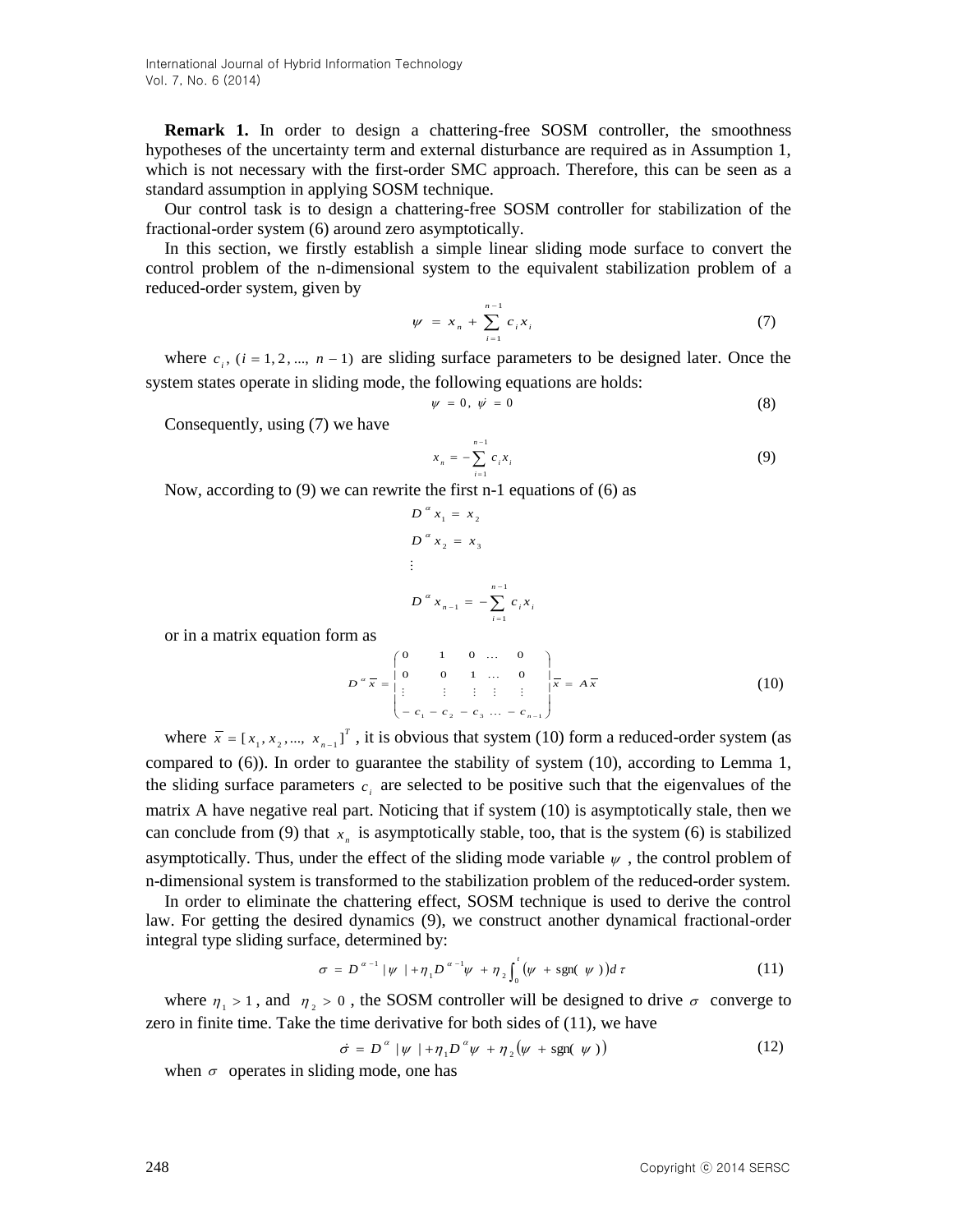that is, the following sliding mode dynamics can be obtained

$$
D^{\alpha}\psi = -\frac{\eta_2(\psi + \text{sgn}(\psi))}{\text{sgn}(\psi) + \eta_1}
$$
\n(13)

Next, we will provide several important theorems.

**Theorem 1** *Under the Assumption 1, consider the uncertain fractional-order system (6) and the sliding mode variables (7) and (11), if the SOSM control law is designed as:*

$$
u(t) = -f(x) - \sum_{i=1}^{n-1} c_i x_{i+1} - (\text{sgn}(\psi) + \eta_1)^{-1} [\eta_2(x_n + \sum_{i=1}^{n-1} c_i x_i + \text{sgn}(\psi))
$$
  
+  $k_1 |\sigma|^{1/2} \text{sgn}(\sigma) + k_2 \sigma - z]$  (14)

$$
\dot{z} = -k_3 \text{ sgn}(\sigma) - k_4 \sigma
$$

where sgn is the sign function;  $k_1, k_2, k_3, k_4 > 0$  denote the design parameters satisfying

$$
k_1 > 0, \quad k_2 > 2\sqrt{\overline{\delta}}, \quad k_3 > \overline{\delta}
$$
  

$$
k_4 > k_2^2 \frac{k_1^2 + \frac{5}{2} \left( \frac{1}{4} k_1^2 - \overline{\delta} + k_1 k_3 \right)}{\frac{1}{4} k_1^2 - \overline{\delta} + k_1 k_3}
$$
 (15)

where  $\overline{\delta} = (1 + \eta_1)\delta$ , then  $\sigma$  will converge to zero in finite time.

**Proof** According to Definition 2, we have

$$
\dot{\sigma} = \frac{d}{dt} \left( D^{\alpha - 1} |\psi| + \eta_1 D^{\alpha - 1} \psi + \eta_2 \int_0^t (\psi + \text{sgn}(\psi)) d\tau \right)
$$
  
=  $D^{\alpha} |\psi| + \eta_1 D^{\alpha} \psi + \eta_2 (\psi + \text{sgn}(\psi))$   
=  $(\text{sgn}(\psi) + \eta_1) D^{\alpha} \psi + \eta_2 (\psi + \text{sgn}(\psi))$  (16)

Substituting (7) into the (16), and according to (6), it yields

$$
\dot{\sigma} = \left(\text{sgn}(\ \psi) + \eta_1\right) \left(D^{\alpha} x_n + \sum_{i=1}^{n-1} c_i x_{i+1}\right) + \eta_2 \left(x_n + \sum_{i=1}^{n-1} c_i x_i + \text{sgn}(\ \psi)\right)
$$
\n
$$
= \left(\text{sgn}(\ \psi) + \eta_1\right) \left(f(x) + \Delta f(x) + d(t) + u(t) + \sum_{i=1}^{n-1} c_i x_{i+1}\right) \tag{17}
$$

 $\left(x_n + \sum_{i=1}^{n-1} c_i x_i + \text{sgn}(\psi)\right)$ +  $\eta_2\Big(x_n + \sum_{i=1}^{n-1} c_i x_i + \text{sgn}(\psi)\Big)$  $=$  $x_n + \sum_{i=1}^{n-1} c_i x_i$ 

Inserting the first equation of  $(14)$  into  $(17)$ , one has

that is, the following sliding mode dynamics can be obtained  
\n
$$
\sigma = 0, \quad \sigma = 0
$$
\n
$$
\sigma' = \frac{\pi_2(\psi + s_{\text{BDE}}(\psi))}{\text{sgn}(\psi) + \pi_1}
$$
\n(13)  
\nNext, we will provide several important theorem.  
\n**Theorem 1** Under the Assumption 1, consider the uncertain fractional-order system (6)  
\nand the sliding mode variables (7) and (11), if the SOS derived law is designed as:  
\n
$$
u(t) = -f(x) - \sum_{i=1}^{n} e_i x_{i+1} - (sgn(\psi) + \pi_1)^{-1} [\pi_2(x_n + \sum_{i=1}^{n-1} e_i x_i + s_{\text{BDE}}(\psi))
$$
\n
$$
+ k_1 |\sigma|^{1/2} s_{\text{BDE}}(\sigma) + k_2 \sigma - z|
$$
\n(14)  
\n
$$
z = -k_1 s_{\text{BDE}}(\sigma) - k_4 \sigma
$$
\nwhere sgn is the sign function;  
\n
$$
k_1, k_2, k_3, k_4, k_3
$$
\n0 denote the design parameters satisfying  
\n
$$
k_2, s_1, k_3, k_4, k_3
$$
\n(15)  
\n
$$
k_3 = k_1^2 \left( \frac{1}{2} k_1^2 - \frac{\pi}{6} + k_4 k_3 \right)
$$
\n(16)  
\n
$$
k_4 > k_2^2 \frac{k_1^2 + \frac{5}{2} \left( \frac{1}{2} k_1^2 - \frac{\pi}{6} + k_4 k_3 \right)}
$$
\n(15)  
\n
$$
= \frac{k_1^2 + \frac{5}{2} \left( \frac{1}{2} k_1^2 - \frac{\pi}{6} + k_4 k_3 \right)}
$$
\n(16)  
\n
$$
= \sigma^2 (\psi + 1\pi_1) \sigma^2 \psi + \pi_2 (\psi + s_{\text{BDE}}(\psi))
$$
\nSubstituting (7) into the (16), and according to (6), it yields  
\n
$$
\sigma = (sgn(\psi) + \pi_1) (\sigma^2 x_n + \sum_{i=1}^{n} e_i x_{i+1}) + \pi_2 (\psi + \sum_{i=1}^{n} e_i x_{i+1})
$$
\n(17)  
\n

where  $\varphi(t) = \left(\text{sgn}(\psi) + \eta_1\right) \left(\Delta f(x) + d(t)\right)$ . From Assumption 1, we have

$$
\left| \frac{d}{dt} \varphi(t) \right| \le (1 + \eta_1) \left| \frac{d}{dt} \left( \Delta f(x) + d(t) \right) \right| \le (1 + \eta_1) \delta = \overline{\delta}
$$
\n(19)

Letting  $\rho = z + \varphi(t)$ , then (18) can be rewritten as

$$
\dot{\sigma} = -k_1 |\sigma|^{1/2} \operatorname{sgn}(\sigma) - k_2 \sigma + \rho
$$
  

$$
\dot{\rho} = -k_3 \operatorname{sgn}(\sigma) - k_4 \sigma + \frac{d}{dt} \varphi(t)
$$
 (20)

Selecting a Lyapunov function for (20)

$$
V_1(t) = 2k_3 |\sigma| + k_4 \sigma^2 + \frac{1}{2} \rho^2 + \frac{1}{2} (k_1 |\sigma|^{1/2} \text{sgn}(\sigma) + k_2 \sigma - \rho)^2
$$
 (21)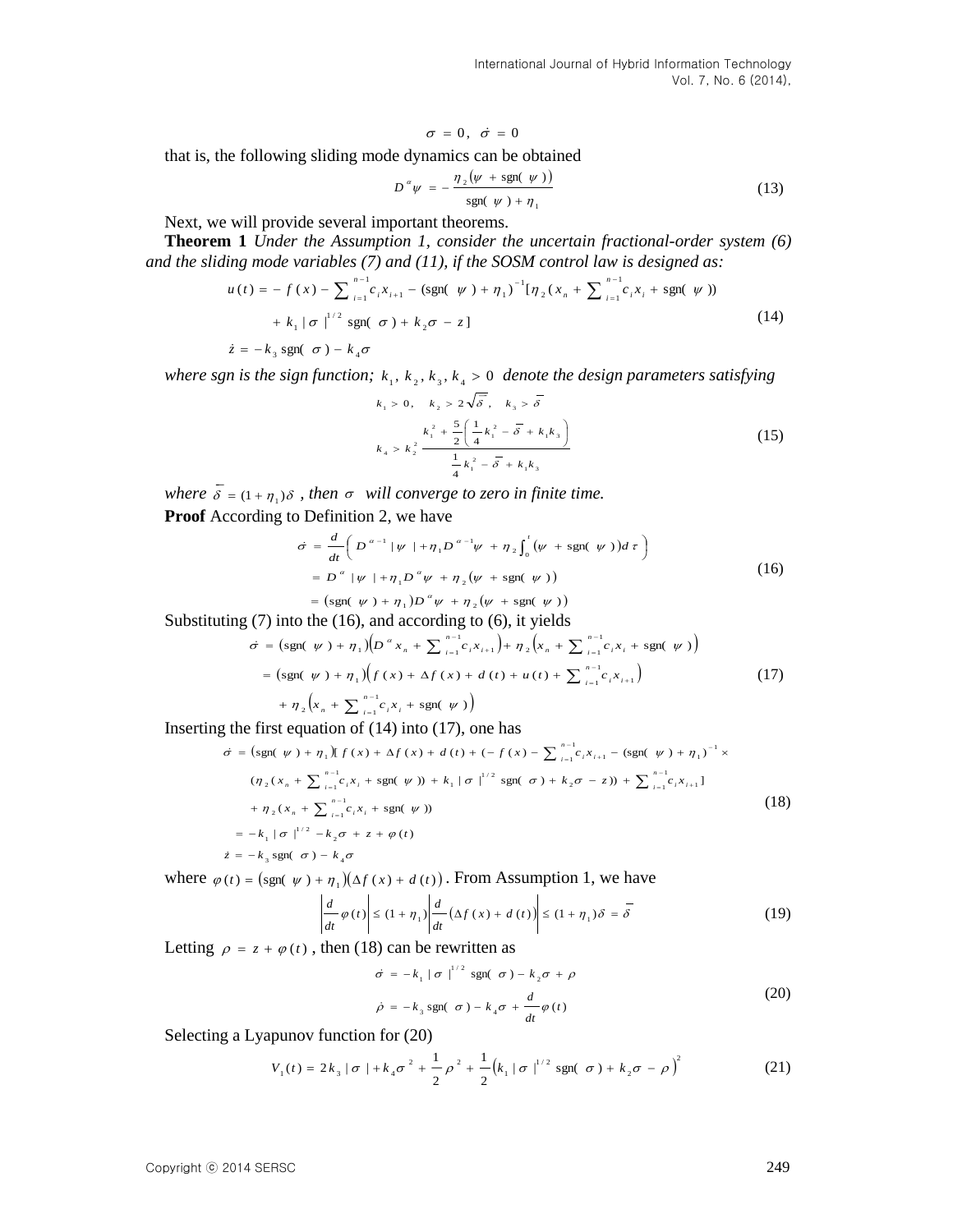which can also be written as a quadratic form  $V_1(t) = \xi^T P \xi$ , where

$$
\xi = \left[\begin{array}{ccc} & \xi = \left[\begin{array}{ccc} & \sigma \end{array}\right]^{1/2} \text{sgn}(\sigma) & \sigma & \rho \end{array}\right]^T
$$

$$
P = \frac{1}{2} \begin{pmatrix} 4k_3 + k_1^2 & k_1k_2 & -k_1 \\ & k_1k_2 & 2k_4 + k_2^2 & -k_2 \\ & -k_1 & -k_2 & 2 \end{pmatrix}
$$

It is obviously that  $V_1(t)$  is positive and radially unbounded if  $k_3 > 0$ , moreover, it satisfies

> 2  $_1$ ( $\ell$ )  $\rightarrow$   $\ell$ <sub>max</sub> ( $\ell$ )  $\parallel$  5  $\parallel$  2 2  $\lambda_{\min}$  (P)  $\|\xi\|_2^2 \le V_1(t) \le \lambda_{\max}$  (P)  $\|\xi\|_2^2$

where  $\|\xi\|_{2}^{2} = |\sigma| + \sigma^{2} + \rho^{2}$  $\|\xi\|^2 = |\sigma| + \sigma^2 + \rho^2$  is the Euclidean 2-norm of  $\xi$ ,  $\lambda_{\min}(P)$  and  $\lambda_{\max}(P)$  are the smallest eigenvalue and the largest eigenvalue of matrix  $P$ , respectively. Taking the time derivative of  $V_1(t)$  along the system (20), and through simple operation, we have

$$
\dot{V}_1(t) = -(k_2k_3 + 2k_1^2k_2) |\sigma| - (k_2k_4 + k_2^3)\sigma^2 + 2k_2^2\sigma\rho - k_2\rho^2 - \frac{1}{|\sigma|^{1/2}} \times
$$
\n
$$
\left[ \left( k_1k_3 + \frac{k_1^3}{2} \right) |\sigma| - k_1^2 |\sigma|^{1/2} \operatorname{sgn}(\sigma)\rho + \left( k_1k_4 + \frac{5k_1k_2^2}{2} \right) \sigma^2 - 3k_1k_2\sigma\rho + \frac{k_1}{2}\rho^2 \right]
$$
\n
$$
+ \left( -k_1 |\sigma|^{1/2} \operatorname{sgn}(\sigma) - k_2\sigma + 2\rho \right) \frac{d}{dt}\varphi(t)
$$

Therefore, we can rewrite  $V_1(t)$  as

$$
\dot{V}_1(t) = -\frac{1}{|\sigma|^{1/2}} \xi^T Q_1 \xi - \xi^T Q_2 \xi + w^T \frac{d}{dt} \varphi(t) \xi
$$
 (22)

where

$$
Q_{1} = \begin{pmatrix} k_{1}k_{3} + \frac{1}{2}k_{1}^{3} & 0 & -\frac{1}{2}k_{1}^{2} \\ 0 & k_{1}k_{4} + \frac{5}{2}k_{1}k_{2}^{2} & -\frac{3k_{1}k_{2}}{2} \\ -\frac{1}{2}k_{1}^{2} & -\frac{3k_{1}k_{2}}{2} & \frac{1}{2}k_{1} \end{pmatrix}, Q_{2} = \begin{pmatrix} k_{2}k_{3} + 2k_{1}^{2}k_{2} & 0 & 0 \\ 0 & k_{2}k_{4} + k_{2}^{3} & -k_{2}^{2} \\ 0 & -k_{2}^{2} & k_{2} \end{pmatrix}
$$

 $w^T = [-k_1, -k_2, 2]^T$ . Using the bounds condition on the perturbation (19), motivated by Ref. [21], then (22) can be rewritten as

$$
\dot{V}_1(t) \le -\frac{1}{|\sigma|^{1/2}} \xi^T \tilde{Q}_1 \xi - \xi^T \tilde{Q}_2 \xi
$$

where

$$
\tilde{Q}_1 = \begin{pmatrix}\nk_1k_3 + \frac{1}{2}k_1^3 - k_1\overline{\delta} & 0 & -\frac{1}{2}k_1^2 - \overline{\delta} \\
0 & k_1k_4 + \frac{5}{2}k_1k_2^2 & -\frac{3k_1k_2}{2} & 0 & k_2k_4 + k_2^3 - k_2^2 \\
-\frac{1}{2}k_1^2 - \overline{\delta} & -\frac{3k_1k_2}{2} & \frac{1}{2}k_1 & 0 & -k_2^2 - k_2\n\end{pmatrix}, Q_2 = \begin{pmatrix}\nk_2k_3 + 2k_1^2k_2 - k_2\overline{\delta} & 0 & 0 \\
0 & k_2k_4 + k_2^3 - k_2^2 & k_2\n\end{pmatrix}
$$

It is obvious that if  $\tilde{Q}_1 > 0$ ,  $\tilde{Q}_2 > 0$ , then  $V_1(t)$  is negative definite. It is clear that if the parameters  $k_i$ ,  $(i = 1, 2, 3, 4)$  satisfying the condition (15), then  $\tilde{Q}_1 > 0$  and  $\tilde{Q}_2 > 0$ .

Noticing that 
$$
\lambda_{\min}(\tilde{Q}_i) \parallel \xi \parallel_2^2 \leq \xi^T \tilde{Q}_i \xi \leq \lambda_{\max}(\tilde{Q}_i) \parallel \xi \parallel_2^2
$$
,  $(i = 1, 2)$ , we have

$$
\dot{V}_1(t) \leq -\frac{1}{|\sigma|^{1/2}} \lambda_{\min} (\tilde{Q}_1) \| \xi \|_2^2 - \lambda_{\min} (\tilde{Q}_2) \| \xi \|_2^2
$$

Since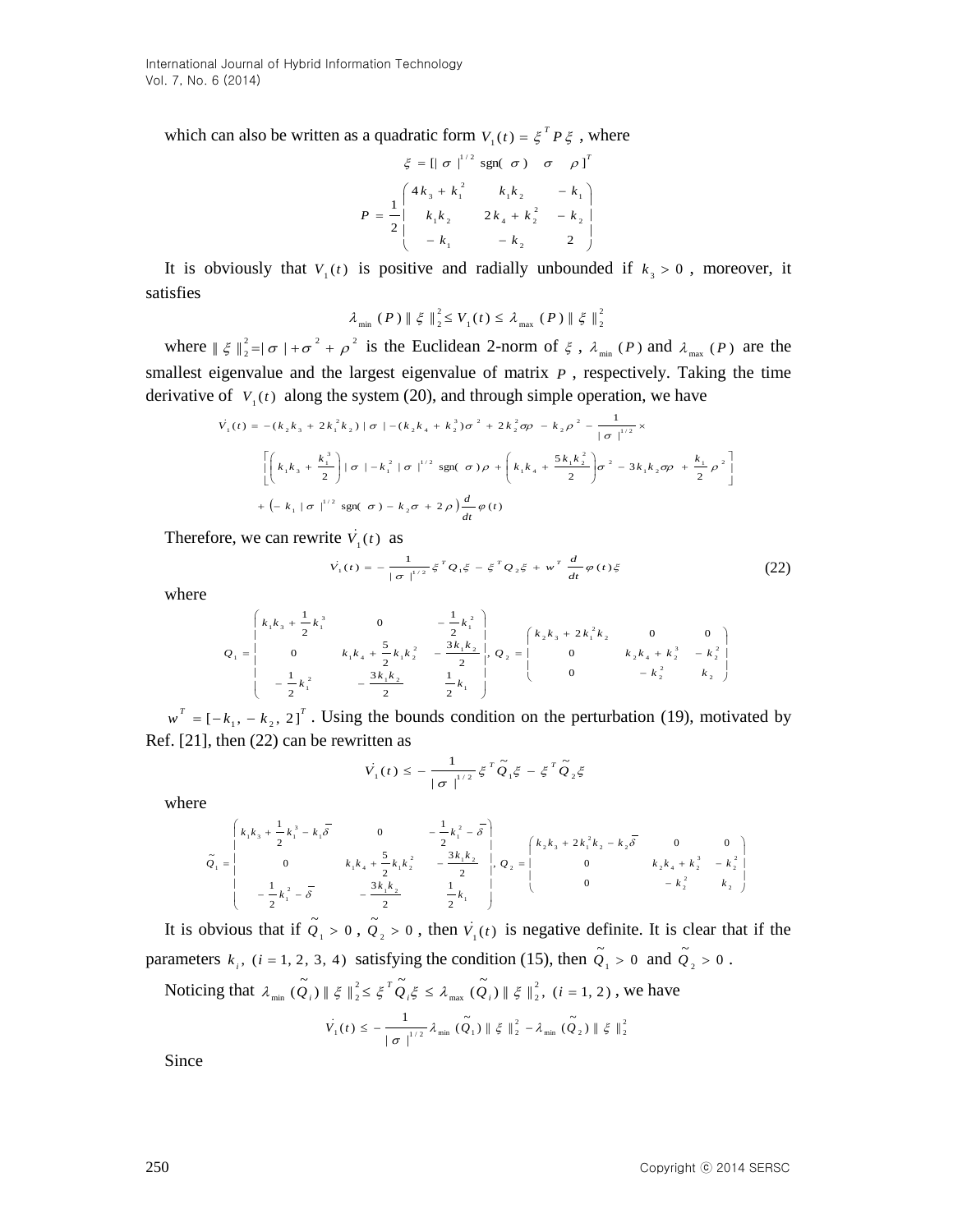$$
\|\xi\|_2^2 = |\sigma| + \sigma^2 + \rho
$$
  

$$
\lambda_{\min} (P) \|\xi\|_2^2 \le V_1(t) \le \lambda_{\max} (P) \|\xi\|_2^2
$$

So, one can get

$$
|\sigma|^{1/2} \leq ||\xi||_2 \leq \frac{\sqrt{V_1(t)}}{\sqrt{\lambda_{\min}(P)}}
$$

$$
\frac{V_1(t)}{\lambda_{\max}(P)} \leq ||\xi||_2^2 \leq \frac{V_1(t)}{\lambda_{\min}(P)}
$$

Further, one obtains

$$
\dot{V}_{1}(t) \leq -\frac{\sqrt{\lambda_{\min}(P)}}{\sqrt{V_{1}(t)}} \cdot \lambda_{\min}(\tilde{Q}_{1}) \cdot \frac{V_{1}(t)}{\lambda_{\max}(P)} - \lambda_{\min}(\tilde{Q}_{2}) \cdot \frac{V_{1}(t)}{\lambda_{\max}(P)}
$$
\n
$$
= -\mu_{1}V_{1}^{1/2}(t) - \mu_{2}V_{1}(t) \leq -\mu_{1}V_{1}^{1/2}(t)
$$

According to Lemma 2, it follows easily that the Lyapunov function  $V_1(t)$  and  $\sigma$  globally converge to zero in finite time  $T_1 = 2 V_1^{1/2}(0) / \mu_1$ . Hence, the proof is completed.

When  $\sigma = 0$ , for  $t \geq T_1$ , then we obtain the sliding mode dynamics (13), next, we will prove its asymptotic stability to origin.

**Theorem 2** *Consider the sliding mode dynamics (13), it is stable and the state trajectory will asymptotically converge to zero.*

**Proof** Choosing the following Lyapunov function for system (13)

$$
V_2(t) = |\psi| \tag{23}
$$

Taking  $\alpha$  order fractional derivative of (23), it yields

$$
D^{a}V_{2}(t) = D^{a} |\psi|
$$

If  $\psi = 0$ , then  $D^{\alpha} | \psi | = 0$ , if  $\psi > 0$ , according to Definition 3, one has

$$
D^{a} \mid \psi \mid = \frac{1}{\Gamma(1-\alpha)} \int_{0}^{t} \frac{\mid \psi \mid'}{\left(t-\tau\right)^{\alpha}} d\tau = \frac{1}{\Gamma(1-\alpha)} \int_{0}^{t} \frac{\psi'}{\left(t-\tau\right)^{\alpha}} d\tau = D^{a} \psi
$$

Similarly, if  $\psi < 0$ , then

$$
D^{a} \mid \psi \mid = \frac{1}{\Gamma(1-\alpha)} \int_{0}^{t} \frac{|\psi|^{n}}{(t-\tau)^{\alpha}} d\tau = -\frac{1}{\Gamma(1-\alpha)} \int_{0}^{t} \frac{\psi^{n}}{(t-\tau)^{\alpha}} d\tau = -D^{a} \psi
$$

So, we have  $D^{\alpha} | \psi | = \text{sgn}(\psi) D^{\alpha} \psi$ . That is

$$
D^{\alpha}V_2(t) = D^{\alpha} \mid \psi \mid = \text{sgn}(\psi)D^{\alpha}\psi \tag{24}
$$

Substituting  $(13)$  into  $(24)$ , we have

$$
D^{a}V_{2}(t) = \text{sgn}(\psi)\left[-\frac{\eta_{2}(\psi + \text{sgn}(\psi))}{\text{sgn}(\psi) + \eta_{1}}\right] = \frac{-\eta_{2}}{\text{sgn}(\psi) + \eta_{1}}\left(|\psi| + \text{sgn}^{2}(\psi)\right) \leq -\lambda |\psi| = -\lambda V_{2}(t)
$$
 (25)

where 1 2  $1 + \eta$  $\lambda = \frac{\eta}{1 + \eta}$  $=\frac{\eta_2}{\eta_1}$ . According to (25), we can assume that there exist a nonnegative function

*M* (*t* ) such that

$$
D^{a}V_{2}(t) + \lambda V_{2}(t) + M(t) = 0
$$
\n(26)

Taking the Laplace transform on (26), we get

$$
s^{\alpha}V_2(s) - s^{\alpha-1}V_2(0) + \lambda V_2(s) + M(s) = 0
$$

where  $V_2(s) = L\{V_2(t)\}\$ ,  $M(s) = L\{M(t)\}\$ . Further, one has

$$
V_2(s) = \frac{s^{\alpha - 1} V_2(0) - M(s)}{s^{\alpha} + \lambda}
$$
 (27)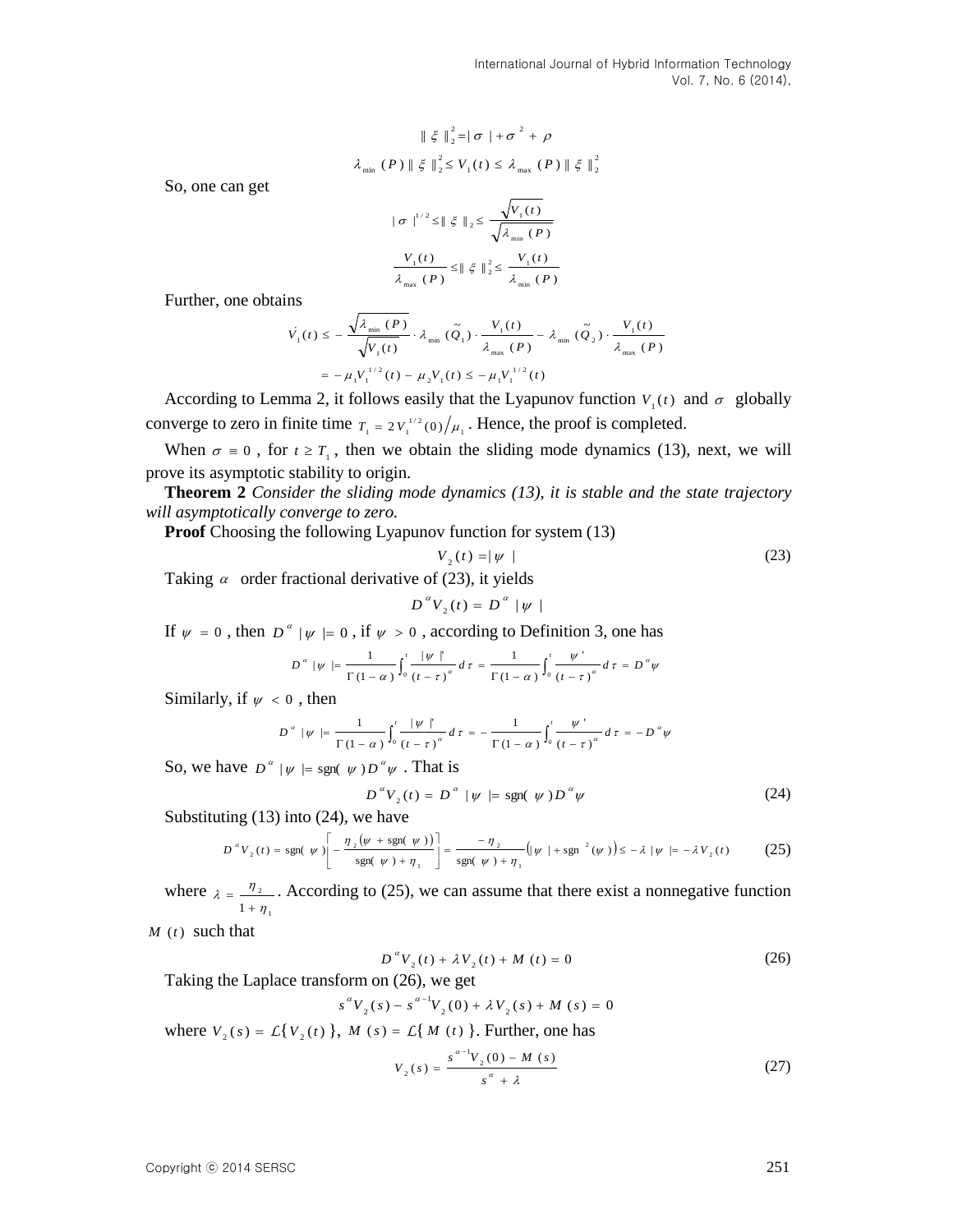Taking the inverse Laplace transform on (27), it yields

$$
V_2(t) = V_2(0) E_{\alpha}(-\lambda t^{\alpha}) - M(t) * [t^{\alpha-1} E_{\alpha,\alpha}(-\lambda t^{\alpha})]
$$

Since both  $t^{\alpha}$  and  $E_{\alpha,\alpha}(-\lambda t^{\alpha})$  $E_{a,a}(-\lambda t^{\alpha})$  are nonnegative [22], so

$$
V_{2}(t) \leq V_{2}(0) E_{\alpha}(-\lambda t^{\alpha})
$$

According to Lemma 3, one obtains

$$
|\psi| \leq |\psi(0)| \frac{K}{1 + |\lambda t^{\alpha}|}
$$

where K is a positive constant. It is obvious that  $\psi \to 0$  as  $t \to \infty$ . Thus, the proof is completed.

When  $\psi = 0$ , we can obtain the reduced-order fractional order system (10), thus, the control problem of n-dimensional system is transformed to the stabilization problem of a reduced-order system.

#### **3.2. Application of the Proposed Control Scheme for a Class of 3D Fractional-order Systems**

To show the applicability of the proposed control approach for stabilizing other kinds of fractional-order systems, the following uncertain fractional-order systems are adopted here.

$$
D^{a} X = f_{1}(X, y)
$$
  
\n
$$
D^{a} y = f_{2}(X, y) + \Delta f(X, y) + d(t) + u(t)
$$
\n(28)

where  $\alpha \in (0,1)$ ,  $X \in R^2$ ,  $y \in R$  are the state vectors,  $f_1(X, y)$  and  $f_2(X, y)$  are nonlinear functions,  $\Delta f$  (*X*, *y*) and  $d(t)$  are the model uncertainty and external disturbance, respectively,  $u(t) \in R$  is the single control input to be designed later.

**Assumption 2** *The uncertainty term*  $\Delta f$  (*X*, *y*), *external disturbance d*(*t*) *are derivable,* and the bounds of their derivatives is a known constant  $\gamma$ :

$$
\left|\frac{d}{dt}(\Delta f(X, y) + d(t))\right| \leq \gamma
$$

**Assumption 3** The function  $f_1(X, y)$  is smooth in a neighborhood of  $y = 0$ , and the

subsystem  $D^{\alpha} X = f_1(X,0)$  is asymptotically stable about the origin  $X = 0$  for all X.

**Remark 2** System (28) is very common, most of canonical fractional-order system satisfy this form, such as fractional-order Lu system, fractional-order Genesio-Tesi system, fractional-order Chen system *etc*. It is apparent that the three-dimensional uncertain fractional-order chain of integrator (as given by system (6)) is the special case of system (28).

We can establish the following sliding mode surface for system (28)

$$
\psi = y + cI^{\alpha} y
$$

where  $c > 0$ ,  $I^{\alpha}$  is the fractional integral operator of order  $\alpha$ , defined in (1).

To obtain the desired dynamics, another sliding mode variable  $\sigma$  is designed, which is same as (11). Through similar design procedures, we can get the robust control law  $u(t)$ , which has the following form:

$$
u(t) = -[f_2(X, y) + cy + (\text{sgn}(\psi) + \eta_1)^{-1}(\eta_2(y + cI^{\alpha}y + \text{sgn}(\psi)))+ k_1 |\sigma|^{1/2} \text{sgn}(\sigma) + k_2 \sigma - z)]
$$
\n(29)  
\n
$$
\dot{z} = -k_3 \text{sgn}(\sigma) - k_4 \sigma
$$

Correspondingly, we have the SOSM controller: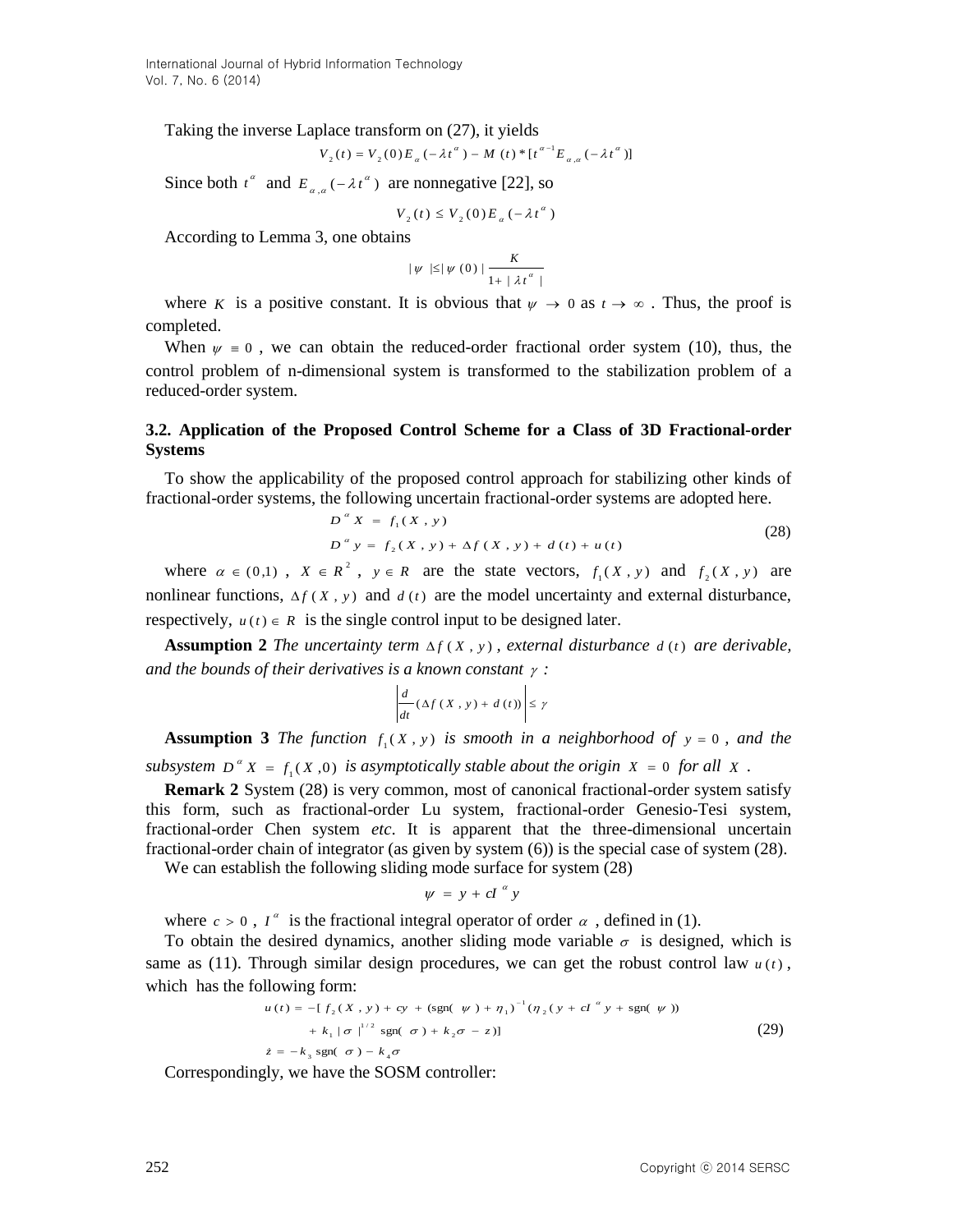$$
\dot{\sigma} = -k_1 |\sigma|^{1/2} \operatorname{sgn}(\sigma) - k_2 \sigma + \rho
$$
  

$$
\dot{\rho} = -k_3 \operatorname{sgn}(\sigma) - k_4 \sigma + \frac{d}{dt} \varepsilon(t)
$$
 (30)

where  $\left| \frac{d}{dt} \varepsilon(t) \right| \leq (1 + \eta_1) \left| \frac{d}{dt} (\Delta f(X, y) + d(t)) \right| = \overline{y}$  $\left| \frac{d}{dt} \varepsilon(t) \right| \leq (1 + \eta_1) \left| \frac{d}{dt} \right|$  $\left|\frac{d}{f(t)}\right| \leq (1+n)\left|\frac{d}{f(x)}\right| \leq \left|\frac{d}{f(x)}\right| \leq \frac{1}{r}$ . Through the same operations presented in

subsection 3.1, we known that  $\sigma$  and  $\psi$  will converge to zero. Similarly, when  $\psi \equiv 0$ , we obtain

$$
y = -cI^{\alpha} y \tag{31}
$$

Taking  $\alpha$  order fractional derivative of (31), it yields

$$
D^{\alpha} y = -cy \tag{32}
$$

Since  $c > 0$ , according to Lemma 1, we know that y will converge to origin asymptotically, then according to Assumption 3, we conclude that the subsystem  $D^{\alpha} X = f_1(X, y)$  is asymptotically stable too. So, under the control of (29), the desired sliding mode dynamics (32) can be achieved. In other word, the proposed control scheme converts the control problem of three-dimensional system to the equivalent stabilization problem of single state variable *y* .

#### **4. Simulation Results**

In this section, two examples are given to verify the effectiveness and feasibility of the proposed SMC scheme.

#### **4.1. Example 1**

Consider the following uncertain fractional-order Arneodo system

$$
D^{a} x_{1} = x_{2}
$$
  
\n
$$
D^{a} x_{2} = x_{3}
$$
  
\n
$$
D^{a} x_{3} = 5.5 x_{1} - 3.5 x_{2} - 0.4 x_{3} - x_{1}^{3} + \Delta f (x) + d (t) + u (t)
$$
  
\nthe uncertainty terms of the system are selected as follows:  
\n
$$
\Delta f (x) + d (t) = 0.25 \cos (2t) - 0.1 \sin(t)
$$

In this simulation, when the initial conditions are selected as  $x(0) = [3, 1, 1]^T$ , and the fractional order  $\alpha$  is set as 0.98, system (33) can behave chaotically, the chaotic attractors are shown in Figure 1.



**Figure 1. Chaotic Attractors of Fractional-order Arneodo System (33)**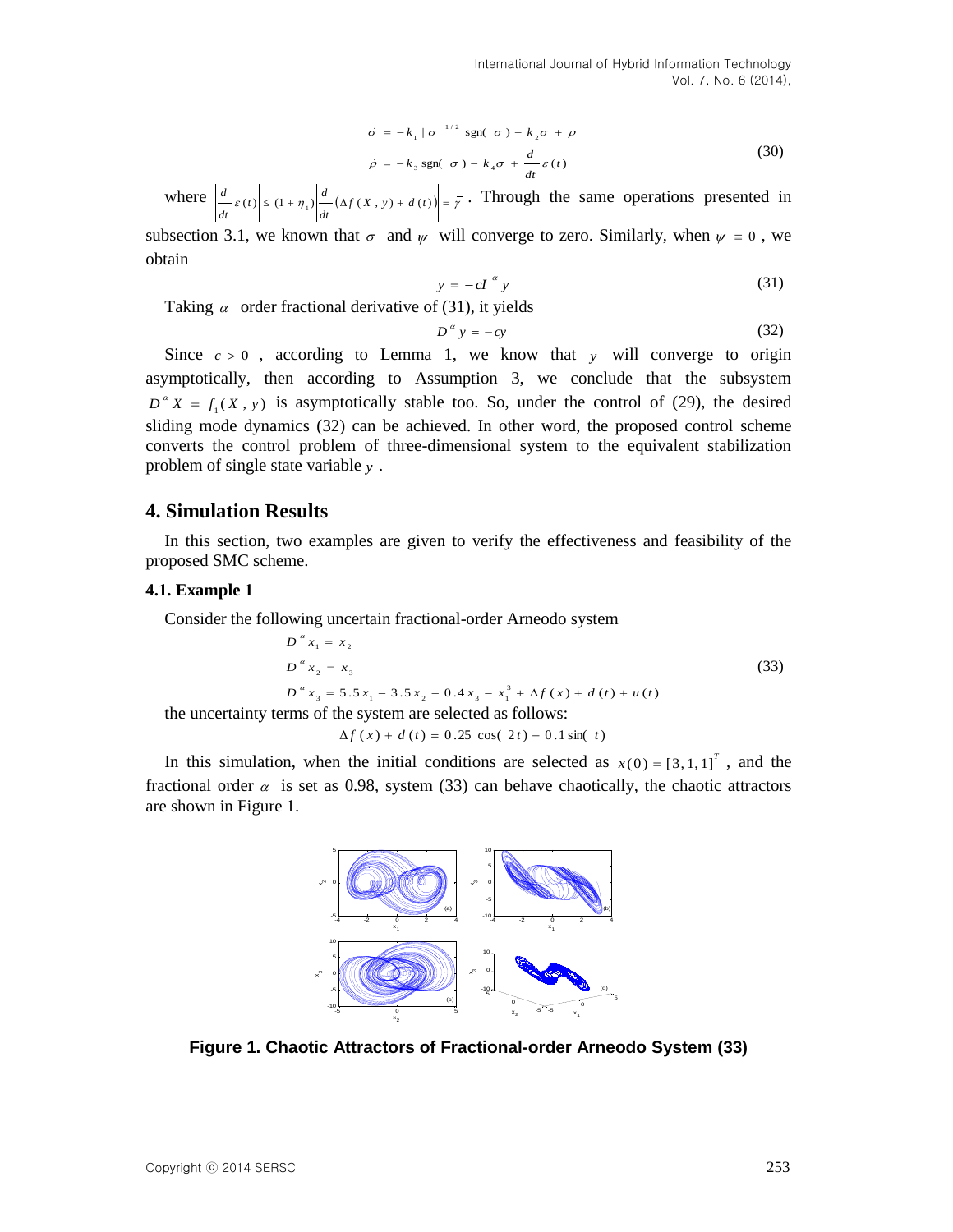To observe the control effect of the designed controller (14), the state trajectories of (33) without control are given, displayed in Figure 2.



**Figure 2. Time Responses of the System (33) without Control**

Selecting the control parameters as  $c_1 = c_2 = 5$ ,  $\eta_1 = 1.5$ ,  $\eta_2 = 8$ ,  $k_1 = 1$ ,  $k_2 = 3$ ,  $k_3 = 2$ ,  $k_4$  = 35, then we can obtain two appropriate sliding surfaces  $\psi$ ,  $\sigma$  and a robust chatteringfree SOSM controller. When the controller is activated at  $t = 10 s$ , we can gain the desired performance of system (33), illustrated in Figure 3.



**Figure 3. Time Responses of the System (33) with Controller Activated at**   $t = 10 s$ 

One can see from Figure 3 that the state trajectories converge to zero asymptotically, which implies that applying the proposed control scheme, system (33) can be stabilized. The time response of the sliding surface  $\psi$  is depicted in Figure 4.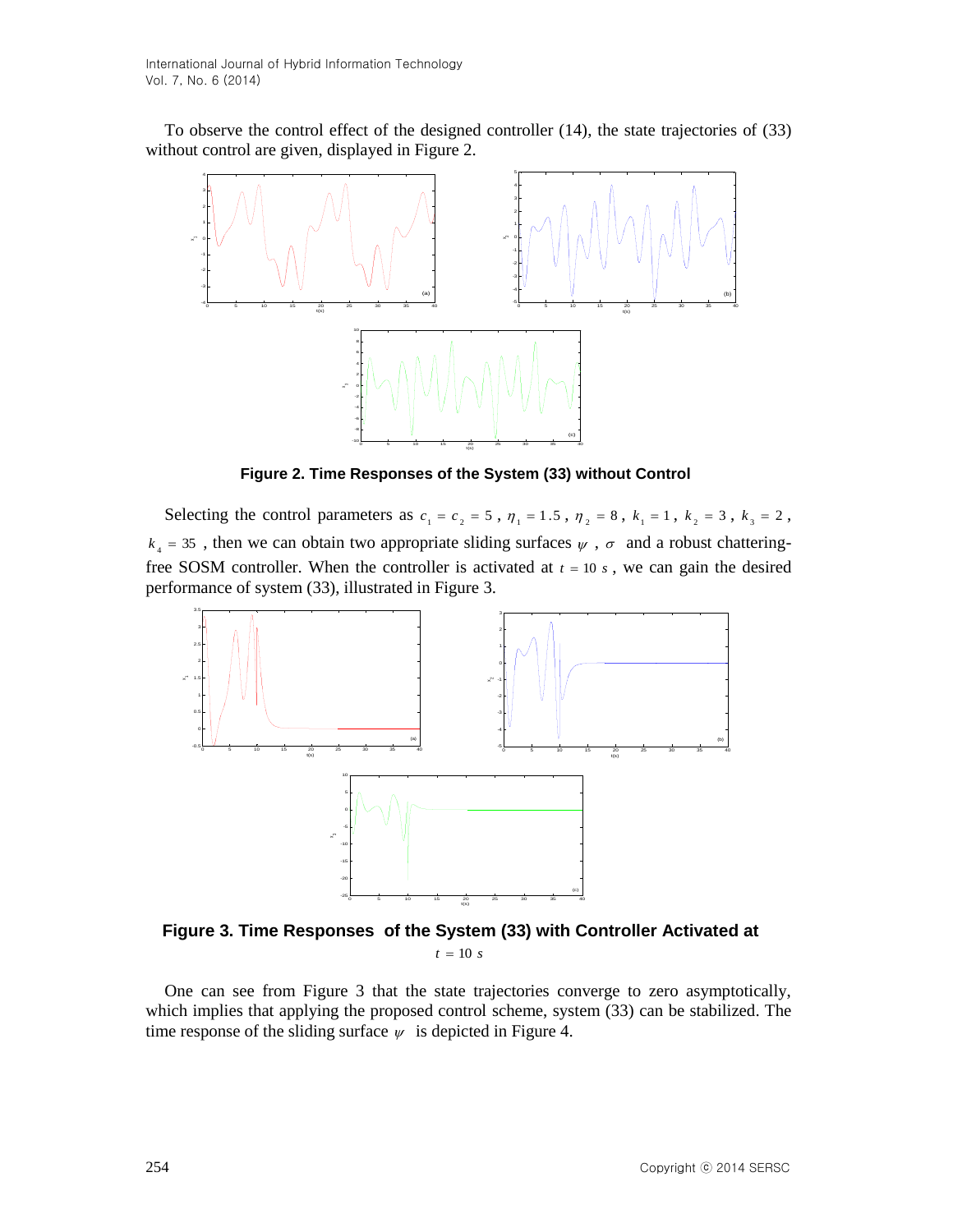

Figure 4. Time Response of  $\psi$  with the Controller Activated at  $t = 10 s$ 

In Figure 4,  $\psi$  tend to zero asymptotically. These simulation results sufficiently verified the effectiveness of the proposed method.

#### **4.2. Example 2**

In this example, the control law (29) is used to stabilize the uncertain fractional-order Lorenz system, which satisfies the form (28), described by

$$
D^{a} x_{1} = 10 (x_{2} - x_{1})
$$
  
\n
$$
D^{a} x_{2} = 28 x_{1} - x_{2} - x_{1}x_{3}
$$
  
\n
$$
D^{a} x_{3} = x_{1}x_{2} - \frac{8}{3}x_{3}
$$
\n(34)

when  $\alpha = 0.995$ , the initial values are selected as  $x(0) = [-1, 2, 3]^T$ , system (34) behave chaotically, the attractors and state trajectories are shown in Figure 5 and 6, respectively.



**Figure 5. Chaotic Attractors of Fractional-order Lorenz System (34)**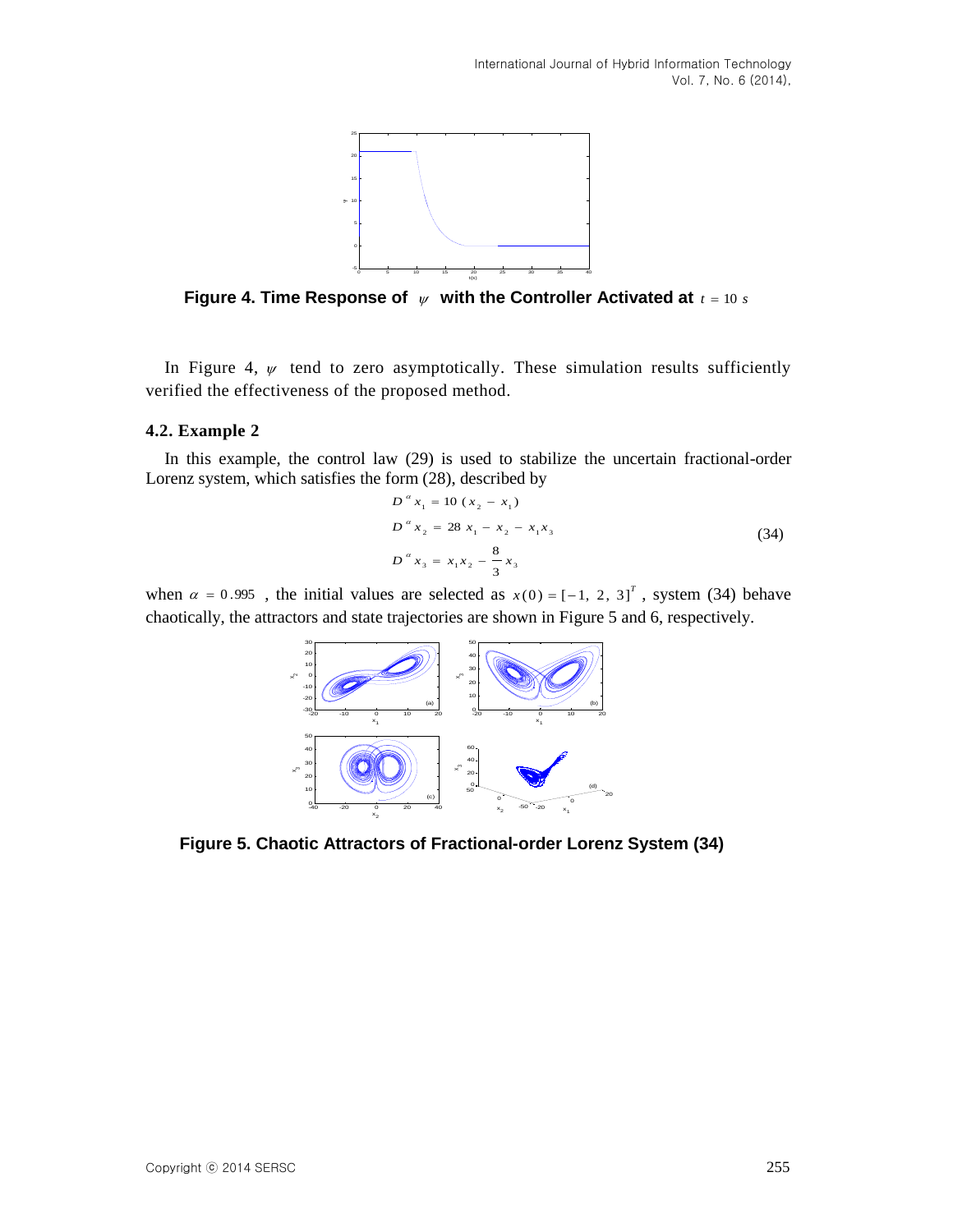

**Figure 6. Time Responses of the System (34)**

It is clear that if  $x_2 = 0$ , the following subsystem of system (34)

$$
D^{a} x_{1} = 10 (x_{2} - x_{1})
$$
  
\n
$$
D^{a} x_{3} = x_{1} x_{2} - \frac{8}{3} x_{3}
$$
\n(35)

is asymptotically stable at the origin  $x_1 = 0$  and  $x_3 = 0$  for all  $x_1$  and  $x_3$ . Hence, we can assume  $X = [x_1, x_3]^T$  and  $y = x_2$ , system (35) satisfies Assumption 3. Consequently, the controlled uncertain system (34) can be written as follows

$$
D^{a} x_{1} = 10 (x_{2} - x_{1})
$$
  
\n
$$
D^{a} x_{2} = 28 x_{1} - x_{2} - x_{1}x_{3} + \Delta f (x) + d (t) + u (t)
$$
  
\n
$$
D^{a} x_{3} = x_{1}x_{2} - \frac{8}{3}x_{3}
$$
\n(36)

where  $\Delta f(x) + d(t) = 0.2 \sin(\theta t) - 0.15 \cos(\theta t)$ , we choose the control parameters as  $c = 2$ ,  $\eta_1 = 1.5$ ,  $\eta_2 = 1.5$ ,  $k_1 = 10$ ,  $k_2 = 3$ ,  $k_3 = 30$ ,  $k_4 = 35$ , then we can obtain two appropriate sliding surfaces  $\psi$ ,  $\sigma$  and a robust chattering-free SOSM controller. When the controller is activated at  $t = 10 s$ , the desired performance of system (36) is illustrated in Figure 7.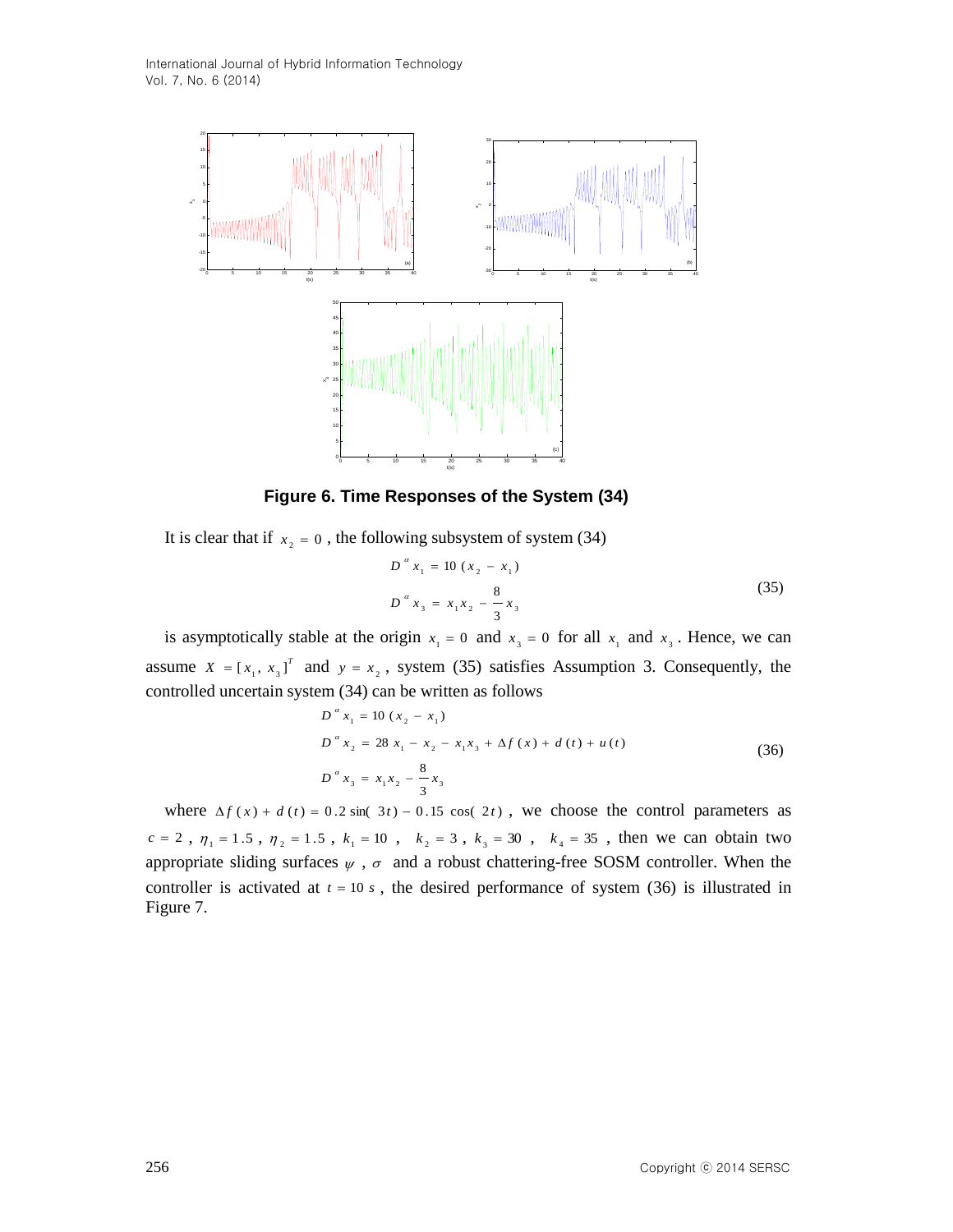

**Figure 7. Time Responses of the System (36) with the Controller Activated at**   $t = 10 s$ 

It is clear that the chaos is suppressed and the state variables converge to zero asymptotically, which implies that the proposed control law (29) is feasible. The time evolution of the sliding surface  $\psi$  is shown in Figure 8. These simulation experiments demonstrated our theoretical results.



**Figure 8. Time Evolution of**  $\psi$  **with the Controller Activated at**  $t = 10 s$ 

# **5. Conclusions**

A novel SMC scheme is proposed to stabilize a class of uncertain fractional-order chaotic systems. In this paper, first, a simple sliding surface is designed, which transformed the control task of n-dimensional system to the equivalent stabilization problem of a reduced-order system, the control process became easier. Subsequently, on the basis of SOSM technique and finite-time control theory, a robust chattering-free controller is designed to ensure the existence of the sliding motion in a given time. The stability of the suggested scheme has been demonstrated via traditional and fractional Lyapunov stability theory, which proven that both reaching phases of two sliding surfaces are stable. Two simulation examples are provided to demonstrate the effectiveness of the proposed method.